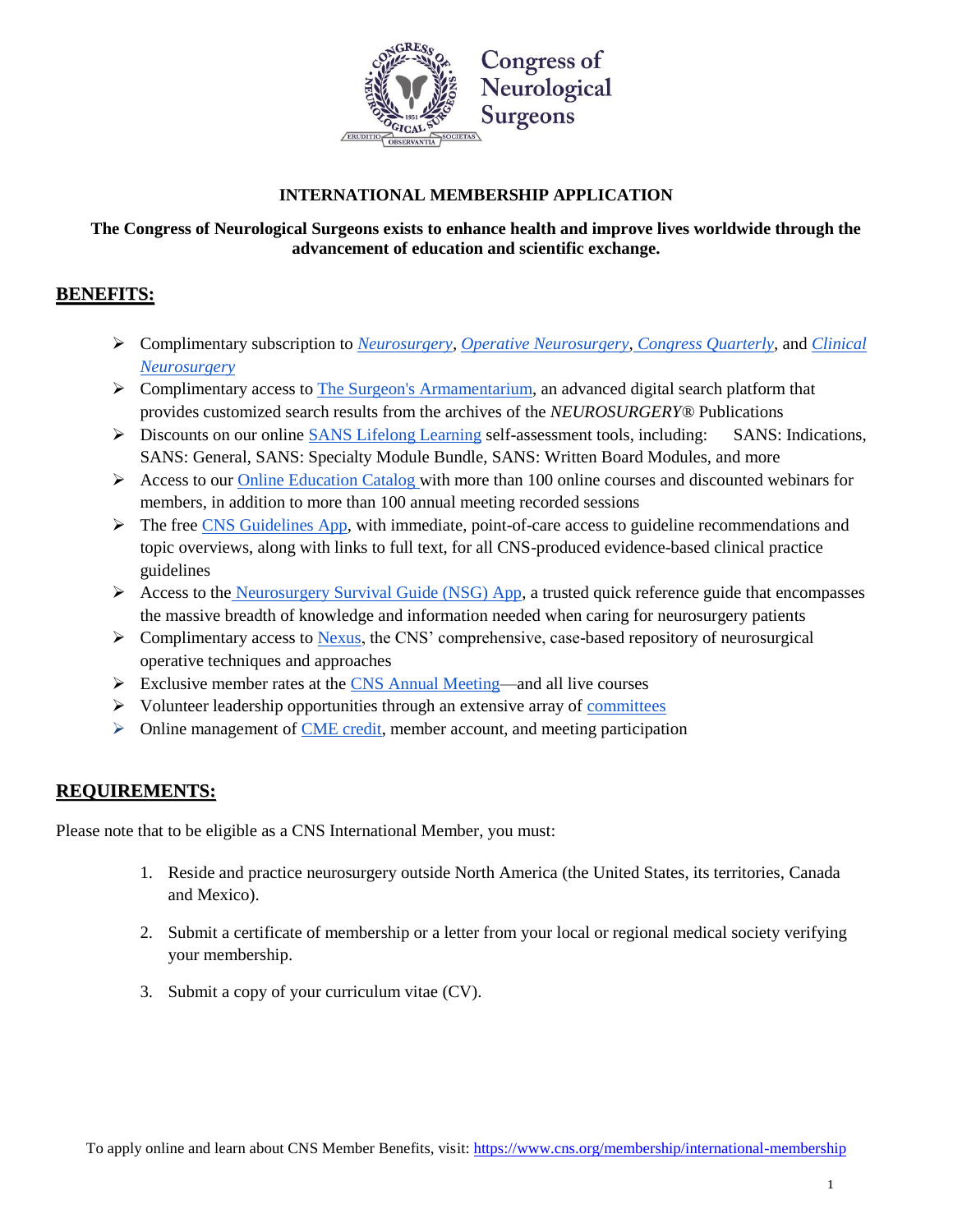

## **DUES:**

The annual dues for CNS International Membership are priced according to World Bank economy tiers:

- $\div$  Higher Income Countries: \$350 (U.S. currency), or \$550 with print journal benefit\*
- Lower Income Countries: \$100 (U.S. currency), or \$300 with print journal benefit\*

### **\*All International members receive complimentary online journal access**

After your application has been reviewed and approved by the Membership Committee, a dues invoice will be sent to you. A one-time processing fee of \$25 (U.S. currency) will be added to your first dues invoice. Please do not remit any money at this time.

Please type or print clearly in English and complete all items on the application, then return to:

Congress of Neurological Surgeons OR E-mail: [membership@cns.org](mailto:membership@cns.org) Attn: Member Services Phone: 001 847 240 2500 10 N. Martingale Road Fax: 001 847 240 0804 Suite 190 Schaumburg, IL 60173 USA

Checklist for the application:

- Completed and signed application form
- Society Verification Letter/Membership Certificate
- Copy of curriculum vitae (CV)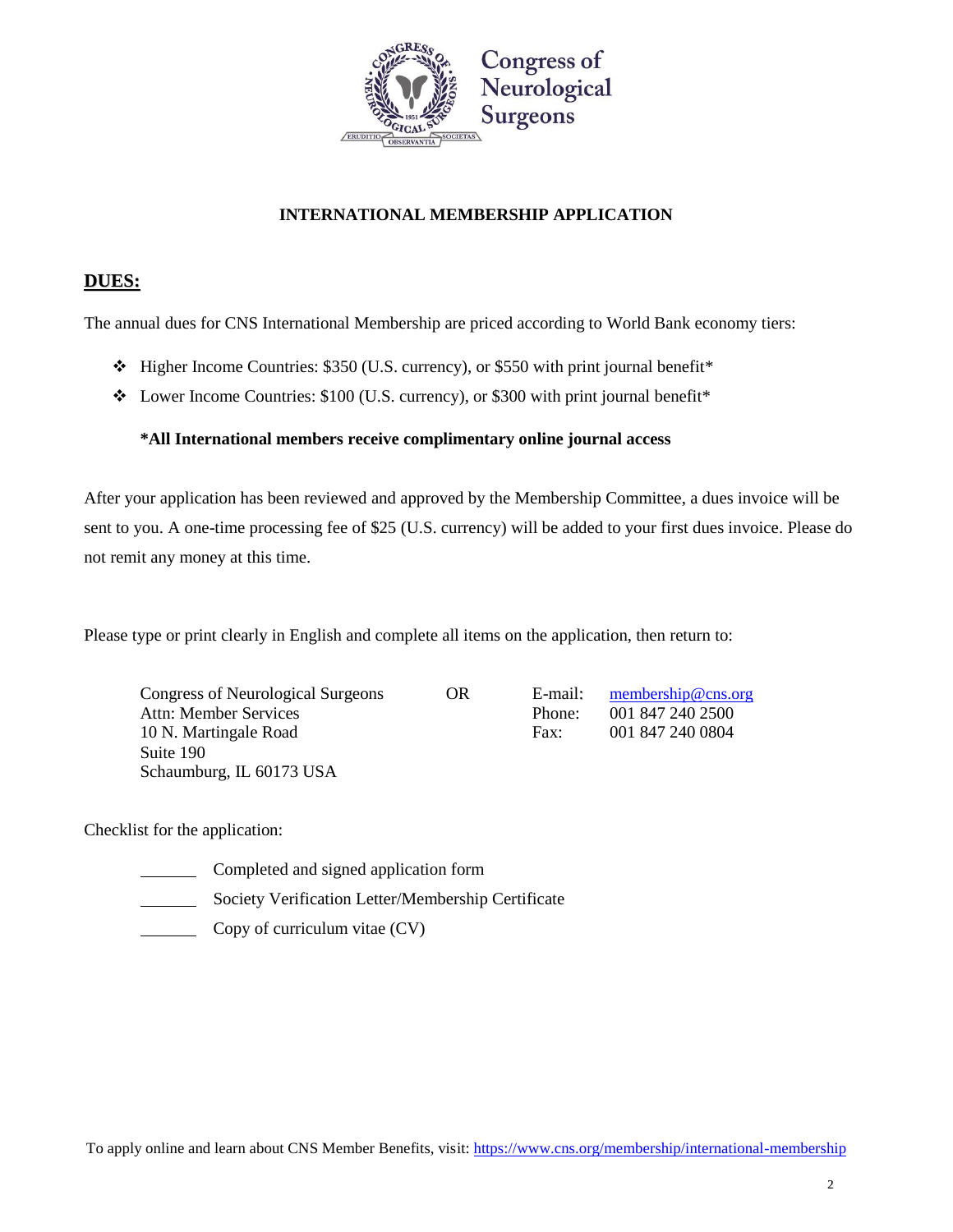

# **I. BIOGRAPHICAL** Name: First: Last: Middle: \_\_\_\_\_\_ Credentials: \_\_\_\_\_\_\_\_\_\_\_\_\_\_\_\_\_\_\_\_\_\_\_ Practice Type: \_\_\_\_\_\_\_\_\_\_\_\_\_\_\_\_\_\_\_\_\_\_\_\_\_\_\_\_\_\_\_\_\_\_\_\_\_ Citizenship/Nationality: Date of Birth (MM/DD/YYYY): \_\_\_\_\_\_ E-MAIL**:** \_\_\_\_\_\_\_\_\_\_\_\_\_\_\_ \_\_\_\_\_\_\_\_ Degree: \_\_\_\_\_\_\_\_\_\_\_\_\_\_\_\_\_\_\_\_\_\_\_\_\_\_\_\_\_\_ **Organization/Business:** \_\_\_\_\_\_ Street Address: Suite/Department: City/State/Postal Code: Country: Phone: FAX: □ No, do not display my email address in the CNS Online Member Directory. □ No, do not send me CNS product and service updates and information via email. **Residence** Street Address: Suite/Apartment #: City/State/Postal Code: Country: Phone: **Please send correspondence to this address: □ Business OR □ Residence II. MEMBERSHIP IN LOCAL OR REGIONAL MEDICAL SOCIETY** Name of Local or Regional Society: \_\_\_\_\_\_\_\_\_\_\_\_\_\_\_\_\_\_\_\_\_\_\_\_\_\_\_\_\_\_\_\_\_\_\_\_\_\_\_\_\_\_\_\_\_\_\_\_\_\_\_\_\_\_\_\_ Address of Society:  $\overline{\phantom{a}}$ Date of Membership: **ATTACH A COPY OF YOUR MEMBERSHIP CERTIFICATE OR LETTER OF VERIFICATION FROM THE SOCIETY OR EMAIL IT TO[: membership@cns.org](mailto:membership@cns.org)**

To apply online and learn about CNS Member Benefits, visit[: https://www.cns.org/membership/international-membership](https://www.cns.org/membership/international-membership)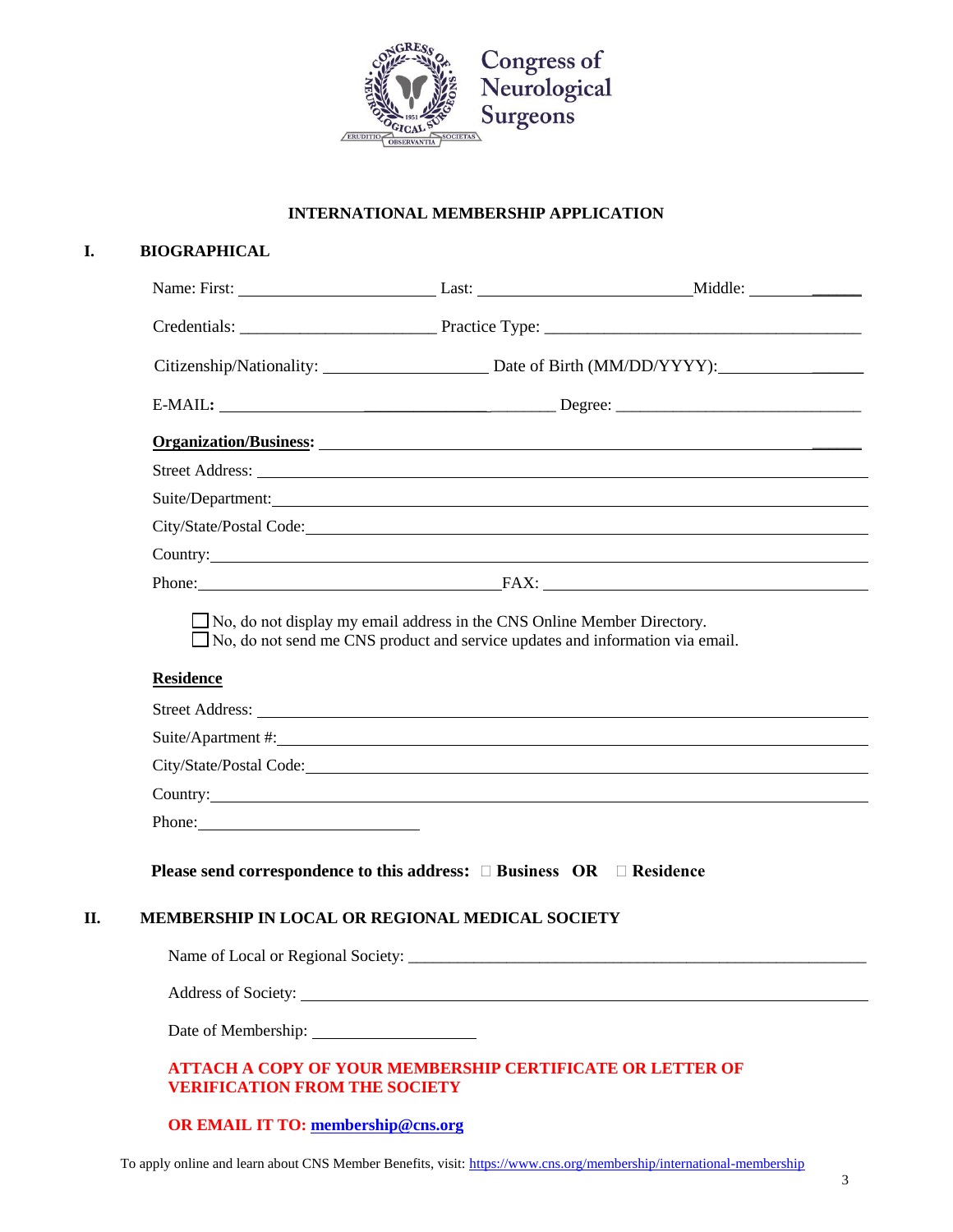

## **III. COPY OF CURRICULUM VITAE (CV)**

## **PLEASE ATTACH A COPY OF YOUR CURRICULUM VITAE (CV) TO YOUR APPLICATION**

#### **OR EMAIL IT TO[: membership@cns.org](mailto:membership@cns.org)**

#### **IV. CNS JOURNALS**

Membership includes online access to our *Neurosurgery* and *Operative Neurosurgery* journals. Add \$200 (U.S. currency) for print copies of the journals.

 $\Box$  Yes, I want print copies of the journals for an additional \$200

Please send journals to this address:  $\square$  Business OR  $\square$  Residence

### **V. PLEASE SIGN AND DATE YOUR APPLICATION BEFORE YOU SUBMIT IT TO THE CNS**

By signing this form, you agree that the CNS can retain this information for the purposes of communication and service support set out in our Privacy Policy, which can be viewed at [https://www.cns.org/privacy-policy.](https://www.cns.org/privacy-policy) If you do not want your information retained, please email [privacy@cns.org.](mailto:privacy@cns.org)

Signature: \_\_\_\_\_\_\_\_\_\_\_\_\_\_\_\_\_\_\_\_\_\_\_\_\_\_\_\_\_\_\_\_\_\_\_\_\_\_\_ Date: \_\_\_\_\_\_\_\_\_\_\_\_\_\_\_\_\_\_\_\_\_\_\_\_\_\_\_\_\_

#### **Please note:**

- A member of the CNS Membership Department will contact you regarding the status of your application and any items needed to complete it.
- **The Membership Committee reviews completed applications on a monthly basis. Once your application** has been approved by the Membership Committee, you will receive an acceptance letter and your first membership dues notice. No payment is required prior to acceptance.
- Your online journal access will begin shortly after your first dues payment. You will be provided with the login information to access it.
- If you requested print journals, you will receive your first printed copy within 6-8 weeks of your first dues payment.
- Your membership certificate will arrive by mail within 10 weeks of receipt of first dues payment.

If you have any questions regarding your application or wish to supply any additional materials please contact us at: [membership@cns.org](mailto:membership@cns.org)

#### *Please return the application with your Society membership certificate/letter of membership verification and copy of your CV to:*

| Congress of Neurological Surgeons | OR. |      | E-mail: $membership@cns.org$ |
|-----------------------------------|-----|------|------------------------------|
| Attn: Member Services             |     |      | Phone: 001 847 240 2500      |
| 10 N. Martingale Road, Suite 190  |     | Fax: | 001 847 240 0804             |
| Schaumburg, IL 60173 USA          |     |      |                              |

To apply online and learn about CNS Member Benefits, visit[: https://www.cns.org/membership/international-membership](https://www.cns.org/membership/international-membership)